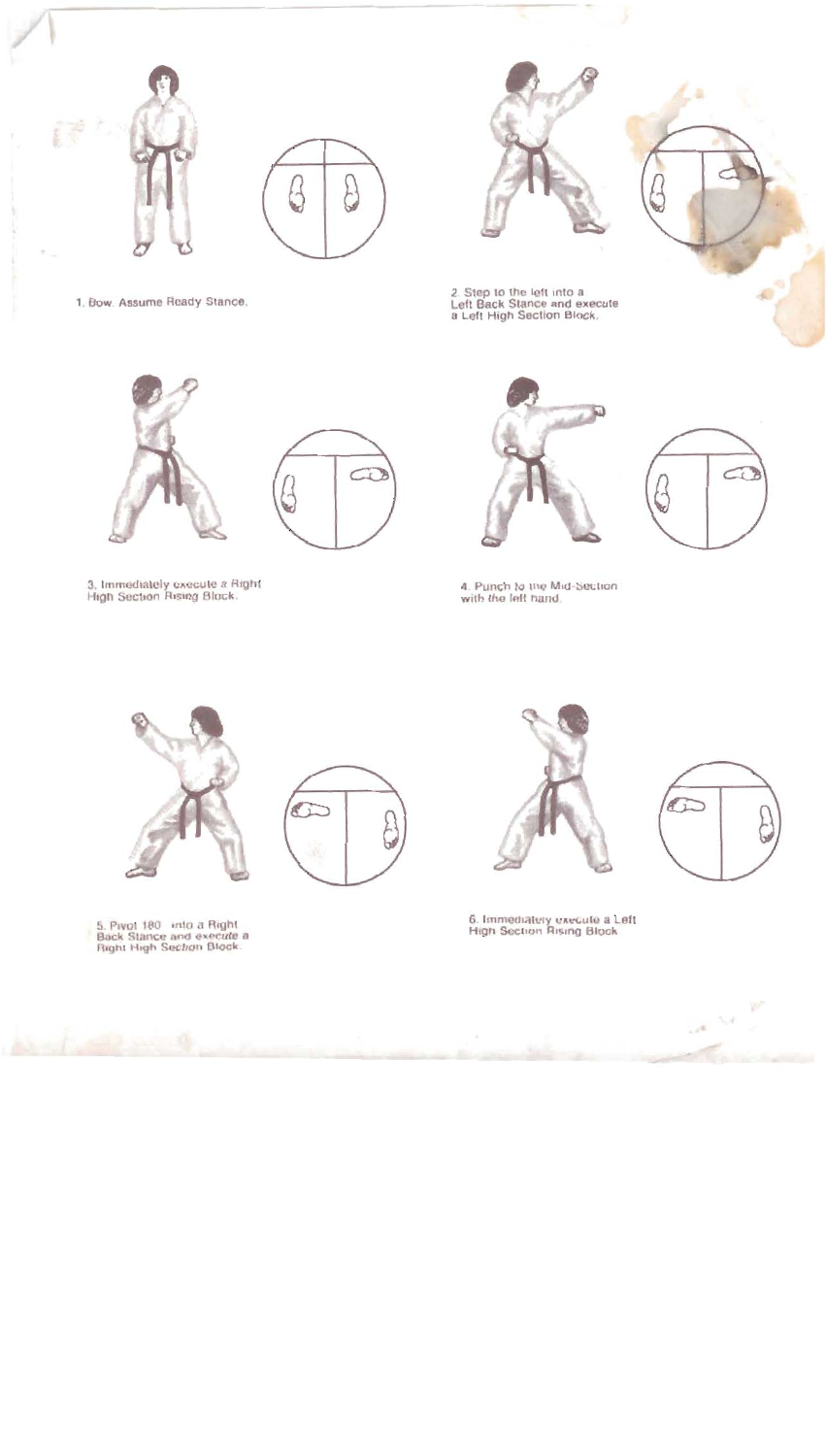





8. Pull the right foot to the<br>left foot, stand straight up,<br>hands drawn to the right hip<br>(facing original direction)



7. Punch to the Mid-Section<br>with the right hand.



9. Front Snap Kick with the<br>left foot, simultaneously<br>execute a Left Mid-Section<br>Block (side view).





10. Return to original position.





11. Without moving the left<br>foot. Back Thrust Kick with<br>the right foot.





12. Step down in piace and<br>slide the left foot forward to<br>a Left Back Stance and execute<br>a Left Low-Section Pressing Block.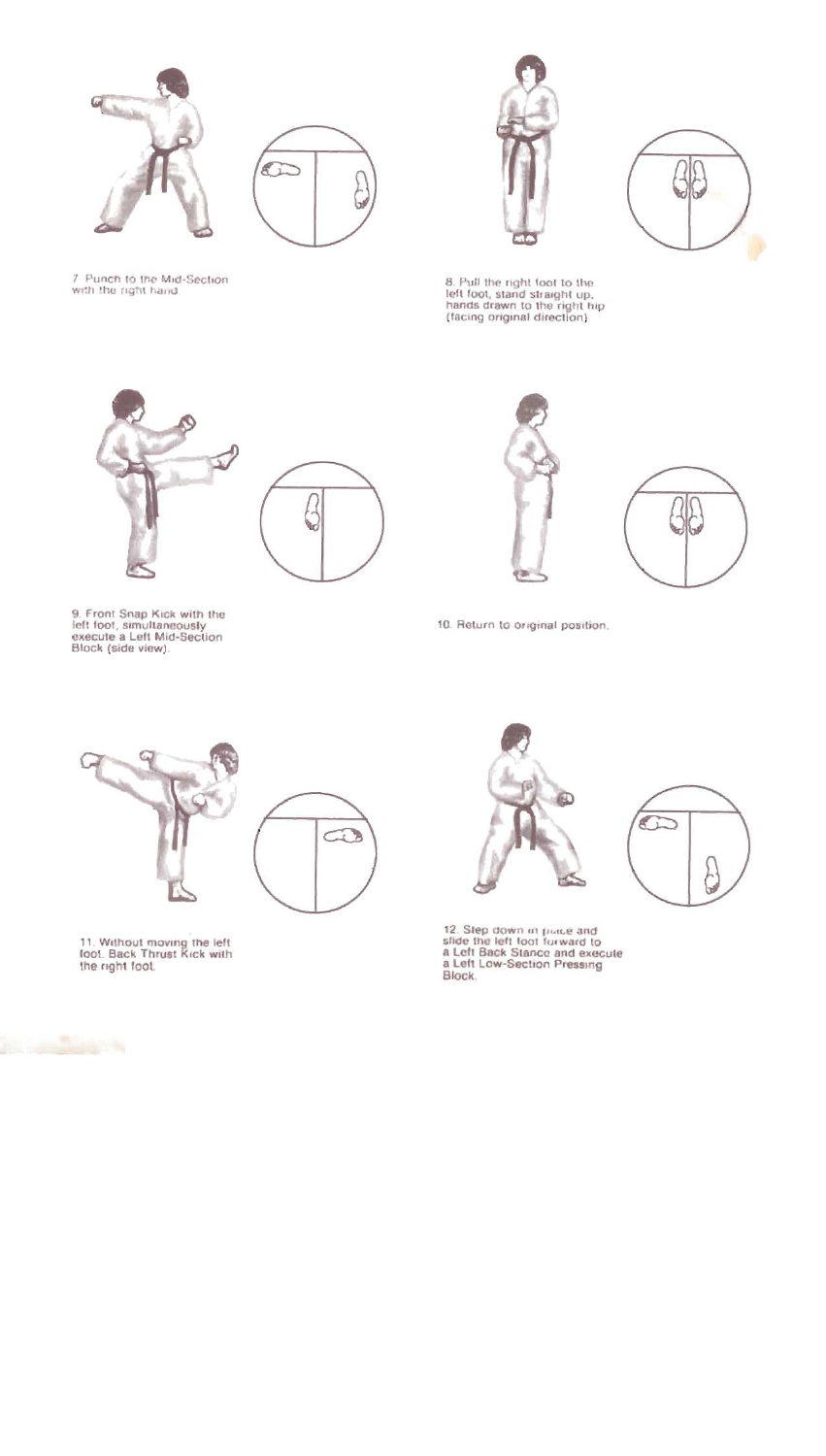







14. Immediately Front Kick<br>with the right foot.





15. Moving forward, assume<br>the Right Back Stance.



16. Execute an extended Right<br>High-Section Backfist Strike.



17. Immediately Front Kick<br>with the left foot

**Allen** 





18. Moving forward, assume the<br>Left Back Stance,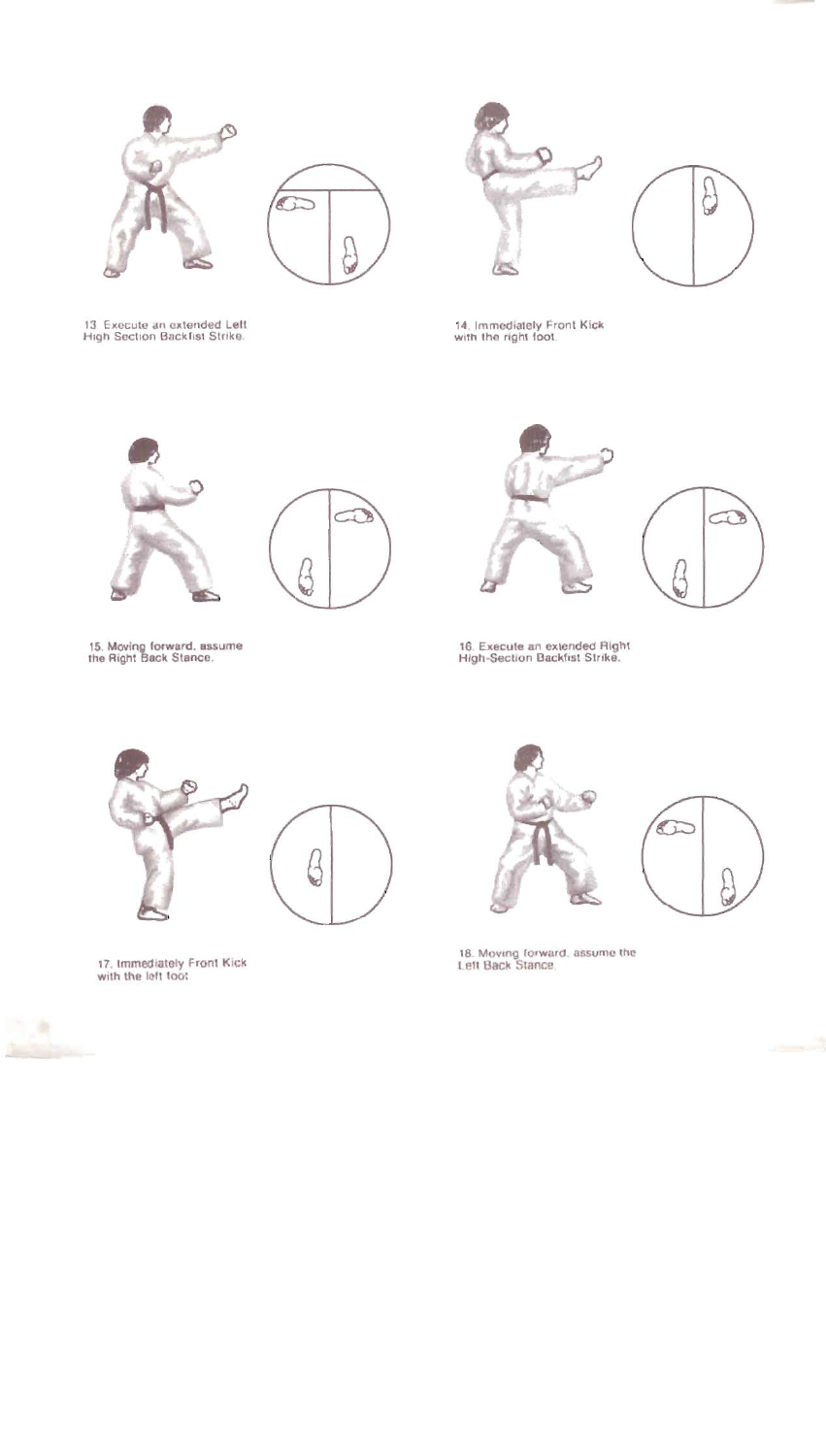





20. Step forward and Right<br>Vertical Fist Punch, felt<br>fist pulling palm down under<br>the right elbow (shout).





21. Turn 180° to the left.<br>crossing left foot behind<br>right foot.



i





22. At the same time, execute<br>a Left Mid-Section Backfist<br>Strike-Block,









24. Lower right loot to the<br>teft foot into a Standing<br>Position, hands on right hip,<br>(facing opposite original<br>direction).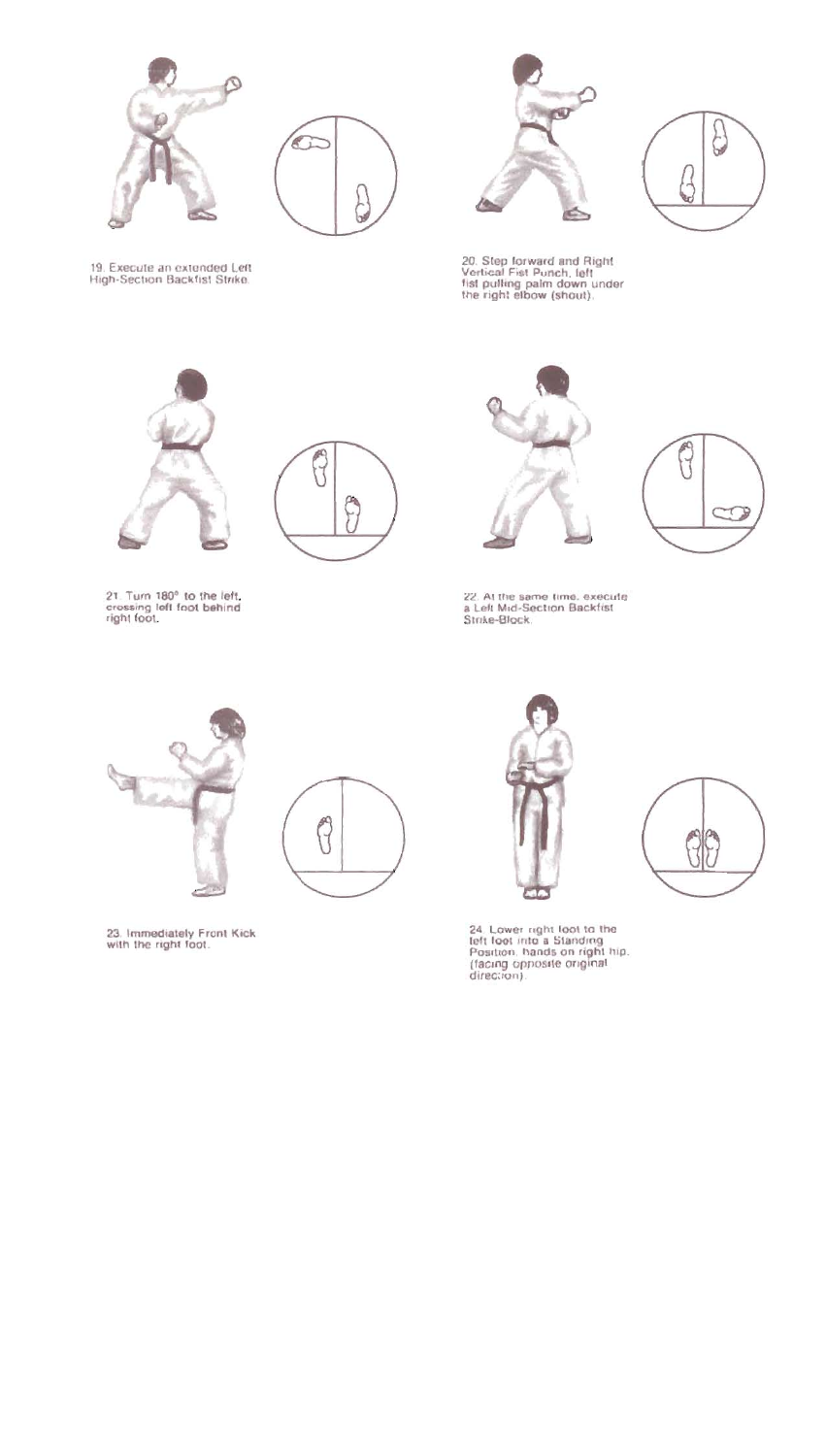





25. Side Kick directly to the

26. Continue stepping in the<br>same direction as the Kick.



27. Lunge Punch with the right<br>hand into a Right Front Stance.



28. Without shifting the left<br>toot, execute a Right Back<br>Thrust Kick.



29. Continue stepping in the<br>same direction as the Kick.



30. Lunge Punch with the left<br>hand into a Left Front Stance.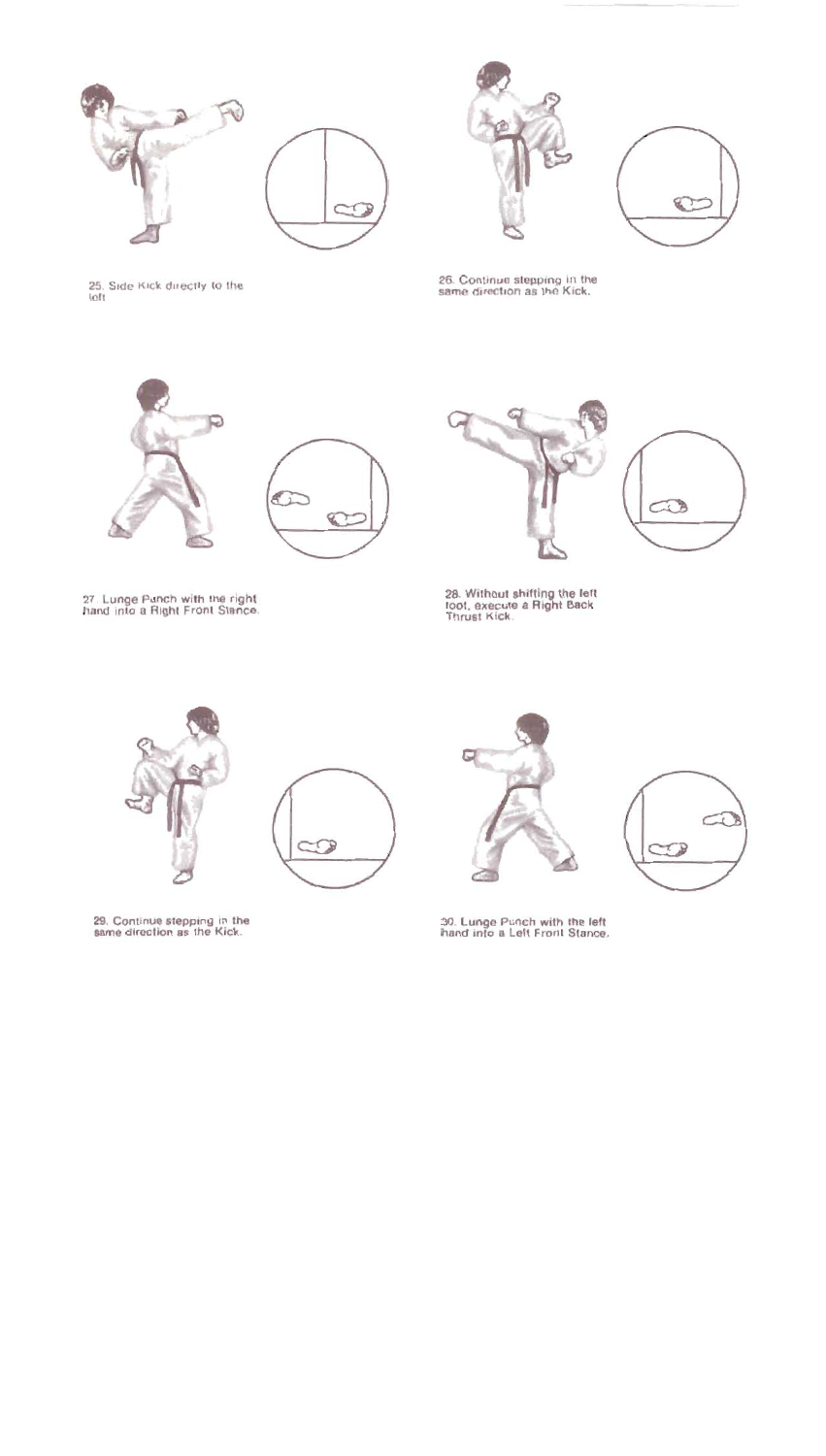





37. Step forward, executing<br>a Right Reverse Punch.



ПĄ

39. Finish step forward punching<br>with the right hand (shout).<br>Note: Steps 38 & 39 are per-<br>formed quickly without pause.

38. Begin stepping torward<br>with right foot as you<br>punch with the left hand.



40. Turn 270° to the left into<br>a Left Back Stance and perform<br>a Left Low Section Pressing<br>Block.



41. Execute an Extended Left<br>Backfist Strike.



42. Follow immediately by<br>Stepping Forward and Lunge<br>Punching with the right hand.



ß,

 $\overline{\phantom{a}}$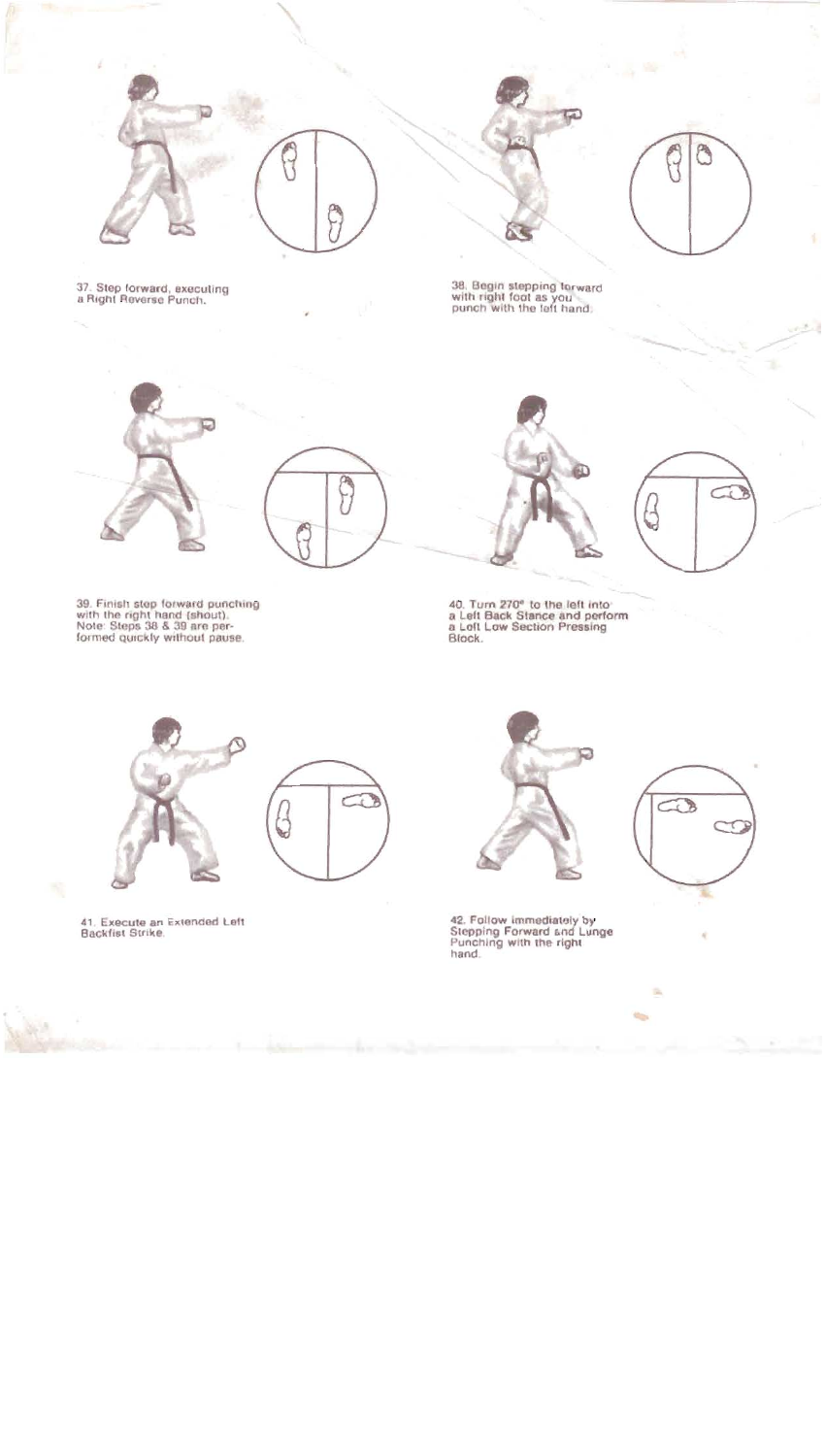





32. Reverse Punch with the<br>right hand (side view).



31. Turn 90° to the left into<br>a Left Back Stance and execute<br>a Left Low-Section Pressing<br>Block.



33. Immediately Front Kick<br>with the right foot.





35. Reverse Punch with the<br>left hand.



 $\mathbb{A}$ b

34. Step down into a Right<br>Front Stance, executing a<br>Right Circular High-Section<br>Rising Block,





36. Immediately Front Kick<br>with the left foot.